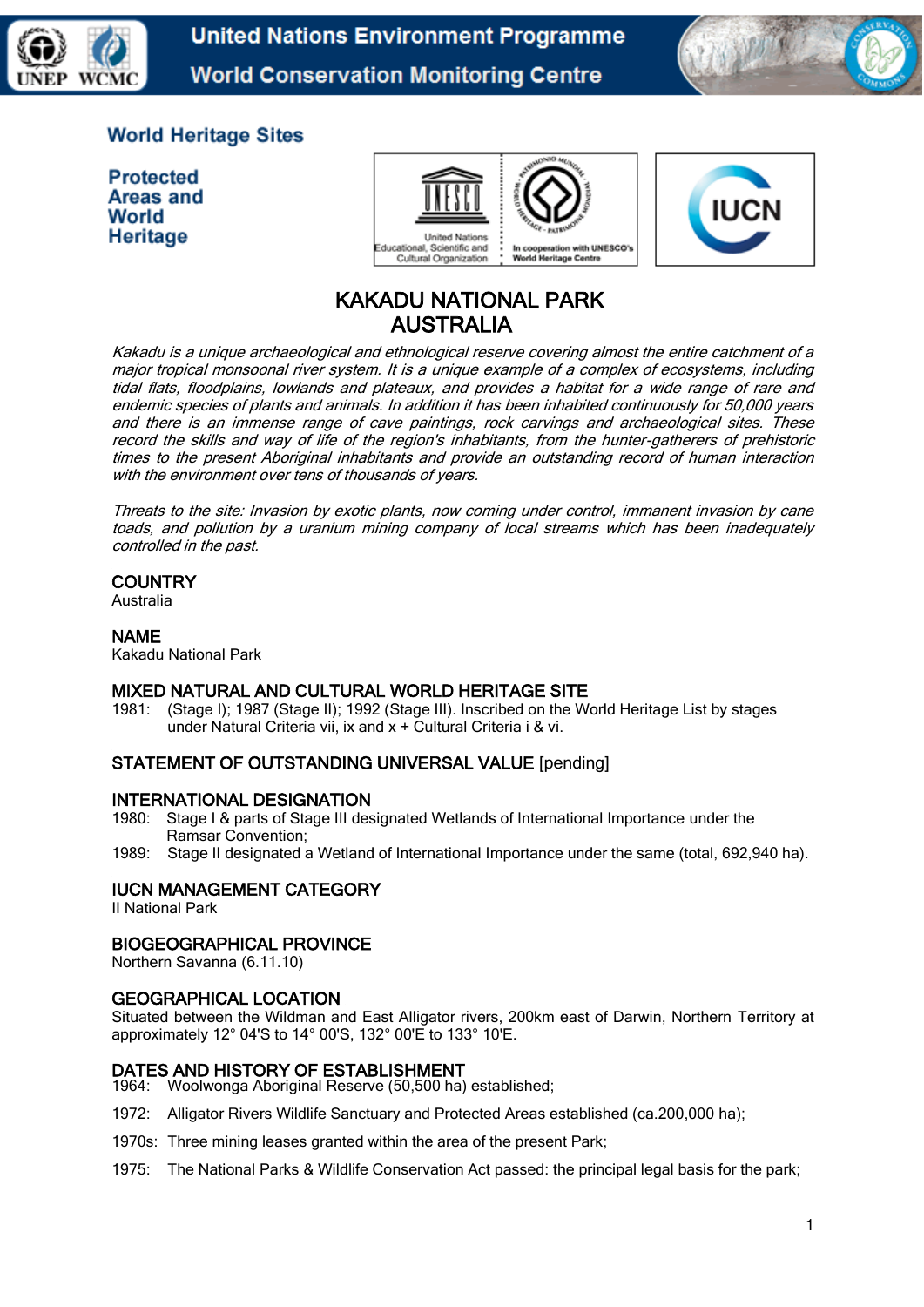- 1979: Kakadu National Park, Stage I proclaimed, incorporating the above reserves;
- 1980: The Alligator Rivers region entered on the Register of the National Estate; also entered were: Koolpin gorge (1986) and the southern third of the Park (1989);
- 1980: Stage I and parts of stage III declared Ramsar Wetland sites;
- 1984-5: Stage II proclaimed and incorporated into the National Park; 1989: designated a Ramsar site;
- 1987: Stage III proclaimed, incorporating a conservation zone.

#### LAND TENURE

The Kakadu Aboriginal Land Trust and Jabiluka Aboriginal Land Trustown about one third of the land, but lease it to the Director of National Parks and Wildlife in whom the remaining area is vested. The Jawoyn people have lodged a land claim under the Aboriginal Land Rights (Northern Territory) Act of 1976 over Stage III. But this will not affect the National Park status of Stage III, and joint management like that in other Aboriginal land in the Park will be established. Administered by the Australian National Parks & Wildlife Service (ANPWS) now Parks Australia), under the Department of the Environment, Sports and Territories (DASETT, 1991). All designations exclude an enclave containing the Ranger and Jabiluka mining lease areas.

# AREA

1,980,400 ha (180 x 110 km).

### **ALTITUDE**

Sea-level to 520m

#### PHYSICAL FEATURES

The Park extends from coastal and riverine floodplains to lowland hills and basins some 160 km south, and from the dissected Arnhem Land plateau and sandstone escarpment in the east to the wooded Koolpinyah Surface savanna 120 km west. It includes the entire watershed of the South Alligator River, and parts of the West Alligator, Wildman and East Alligator Rivers. The western rim of the Arnhem Land plateau, with sheer and spectacular escarpments, waterfalls, overhangs and caves, is within the Park. The escarpment ranges in height from about 30m to 330m over some 500 km. It is formed by the relatively resistant quartz sandstone of the Middle Proterozoic Kombolgie Formation unconformably overlying less resistant rocks. Where these underlying rocks are weakened by erosion, the sandstone is undermined and eventually collapses. This has produced a landscape of intricate relief with numerous micro-habitats hosting a diverse biota and a large number of overhangs and caverns that house much of the Aboriginal rock art of the region.

Relative tectonic stability means that within Kakadu National Park there are very old rocks as well as modern land forms and because of its great age of over 2,000 million years, much of the area has deeply weathered landforms and soils that are leached and infertile. On the plateau the stripping away of most of the late Cretaceous rocks has produced a rugged landscape of resistant, flat-bedded quartzose sandstones, criss-crossed by weaker areas that have been deeply eroded into a maze of narrow valleys and gorges. The surface is mostly bare pavements and sandstone outcrops with a strongly leached sandy soil which is skeletal where present, seldom more than 150cm deep, but there are pockets of deeper soil in gorges in the plateau which support rain forest communities with relict species. Commercially viable deposits of uranium, gold, copper and tin are found on the site and small-scale mining occurred in the South Alligator River Valley in the past. Leases for working three sites were granted in the 1970s.

The south of the Park is mostly hills and basins, the hills forming a modern erosional surface of rocky strike ridges flanked by narrow talus slopes or pediments, separated from each other by alluvial flats of varying widths. The Koolpinyah Surface is a series of gently undulating lowland plains from Darwin to the Arnhem land escarpment. These lowland and coastal riverine plains surround the tidal reaches of all the major river systems in the Park with a mosaic of floodplains, lagoons and seasonal creeks. Some 147,000 ha may be flooded during the wet season. The plains are recent and still actively forming, with acidic easily eroded soils and are often flooded for four months of the year. Natural but easily broached levees protect the plains below from saltwater inundation. In addition to the four major landforms, Kakadu National Park contains approximately 473 sq. km of coastal, intertidal and estuarine areas and two islands (ANPWS, 1998).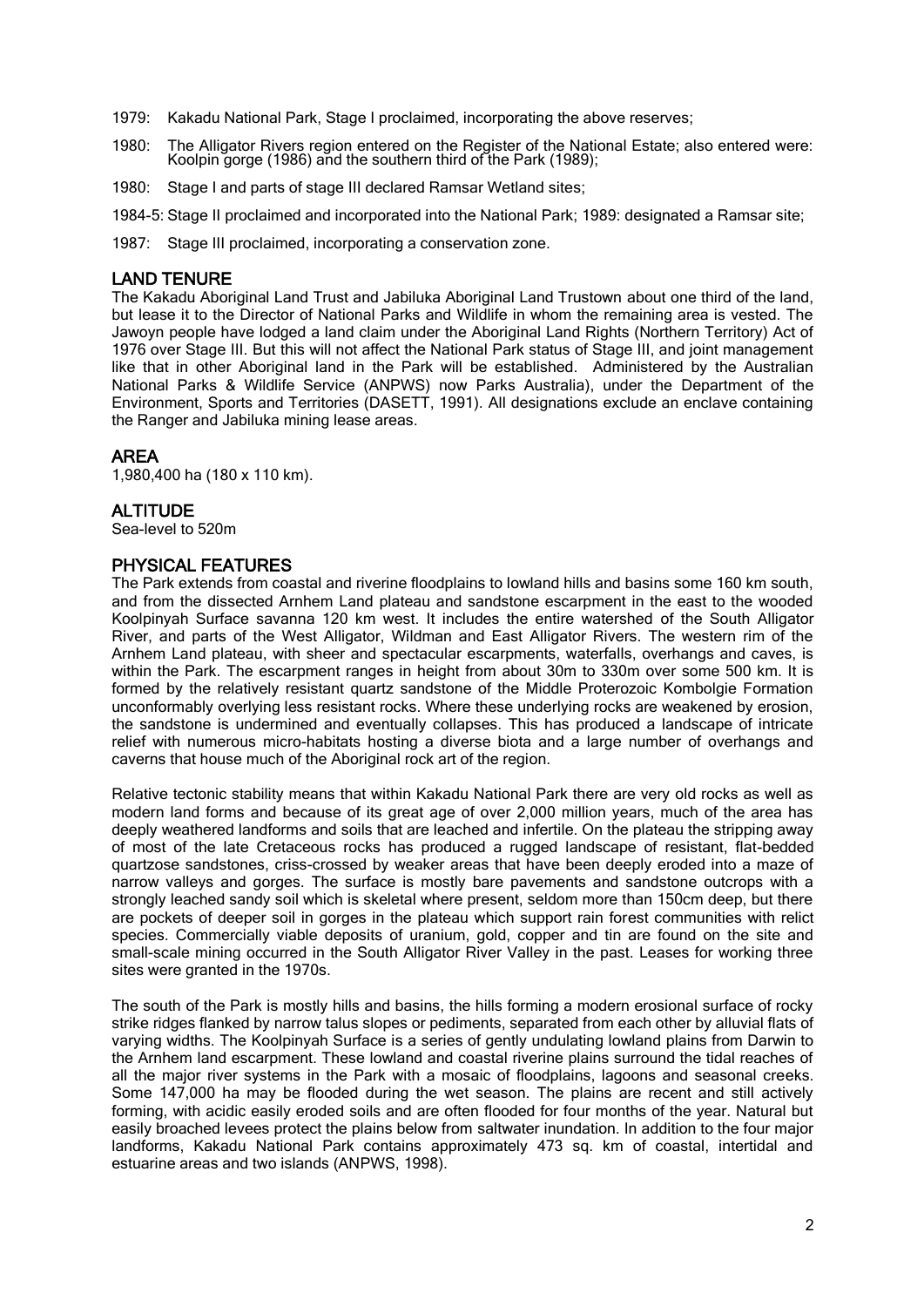# CLIMATE

The tropical monsoonal climate, with marked wet and dry seasons, is the major factor determining the surface water hydrology, vegetation and, over time, the land forms of the region. Temperatures are high all year, with monthly average maxima varying from 33°C in July to 42°C in October. More than 90% of annual rainfall occurs in the wet season, between November and April, which is characterised by localised thunderstorms, monsoonal depressions that cause heavy rains, and tropical cyclones. Rainfall intensities in the region are among the highest in Australia. Humidity is highest from January to March, averaging 85%. May to September is a period of annual drought when relative humidity drops to an average of 57%. In general, the mean annual rainfall decreases from the coast towards the interior, from 1,565 mm to about 1,100-1,200mm in the south. In the wet season, the Park's rivers carry large amounts of water, and wide lowland areas are flooded. By the late dry season, flow ceases in the upper reaches, leaving a series of shallow billabongs in dry river beds (ANPWS, 1998; Braithwaite & Werner, 1987).

# **VEGETATION**

The Alligator Rivers region which surrounds the Park is the most floristically diverse part of monsoonal northern Australia with around 1,600 recorded plant species, reflecting the variety of land forms and the associated plant habitats of the region. Over half the region is forest or open woodland but it includes savannas, plateau spinifex and outliers, riverine fringing forest, wetlands, floodplain sedgelands, monsoon forests, tidal, coastal, aquatic and marine habitats as well as the southern hills and basins. As a consequence of the area's intricate relief, there are also numerous micro-habitats, and the biota of the plateau is ecologically very diverse, containing a distinctive assemblage of species, many of restricted range. Of particular note is the flora of the sandstone formations of the western Arnhem Land escarpment, where some species are relict and many are endemic. Some 60 plant species in the Park are considered rare or threatened. One notable species is Cycas conferta (VU). A list of these is given in DASETT (1991).

The vegetation can be classified into 13 broad categories, seven of which are dominated by a distinct species of eucalyptus. Other categories comprise: mangrove; samphire; lowland rain forest; paperbark swamp; seasonal flood plain and sandstone rain forest. These categories are described in detail in DASET (1991). The seven eucalyptus-dominated open-forest and woodland categories, typically with a one to two meter grassy understorey, are the dominant vegetation. 21 of Australia's 29 mangrove species grow along the tidal reaches of the major coastal river systems. Samphire, a sparse low chenopod shrubland, occurs on tidal salt flats, typically of fine clay, between mangroves and the supratidal fringe. Lowland rain forests occur as small habitat pockets with rare tropical flora in Eucalyptus, Barringtonia or paperbark Melaleuca -dominated vegetation of two types: rain forest associated with springs and seepages; and rain forest on freely draining land. Paperbark swamp, dominated by one or more tall *Melaleuca* species, covers wide areas of the seasonal freshwater flood plains. The vegetation of these plains changes more or less continuously throughout the wet-dry cycle, from permanent open water communities, invaded by the waterweed *Salvinia molesta*, which, with the giant sensitive plant *Mimosa pigra*, is rampant, and to ephemeral communities of herbs, grasses and sedges associated with seasonally flooded, cracking clay soils that dry out completely in the dry season when the southern hills become a refuge for the Park's fauna (ANPWS, 1998).

### FAUNA

The scientific and conservation value of the fauna of the Park is of national and international significance. It is diverse, representative of a large area of northern Australia, and includes regional endemics. The 64 native mammal species known from the park comprise slightly more than a quarter of the total number of known terrestrial mammal species in Australia, and include 26 of the 65 species of Australian bats. Mammals globally threatened include dugong *Dugong dugon* (VU), ghost bat Macroderma gigas (VU), orange leafnosed bat Rhinonicteris aurantia, false water rat Xeromys myoides (VU) and goldenbacked tree rat *Mesembriomys macrurus* (VU). Two other threatened mammals are the pygmy rock wallaby Petrogale concinna and the rock ringtail possum Pseudocheirus dahli. Northern quolls Dasyurus hallucatus (EN) have also recently been locally threatened by extinction by a cane toad invasion.

Reptile species total 128, comprising two crocodile species, three species of sea turtle, 77 lizard species (15 species of gecko, four legless lizards, 10 dragons, 11 monitors and 37 species of skink) and 39 species of snake. Those globally threatened include loggerhead turtle Caretta caretta (EN), green turtle Chelonia mydas (EN), hawksbill turtle Eretmochelys imbricata (CR), olive Ridley turtle Lepidochelys olivacea (VU) and pig-nosed turtle Carettochelys insculpta (VU). The flatback turtle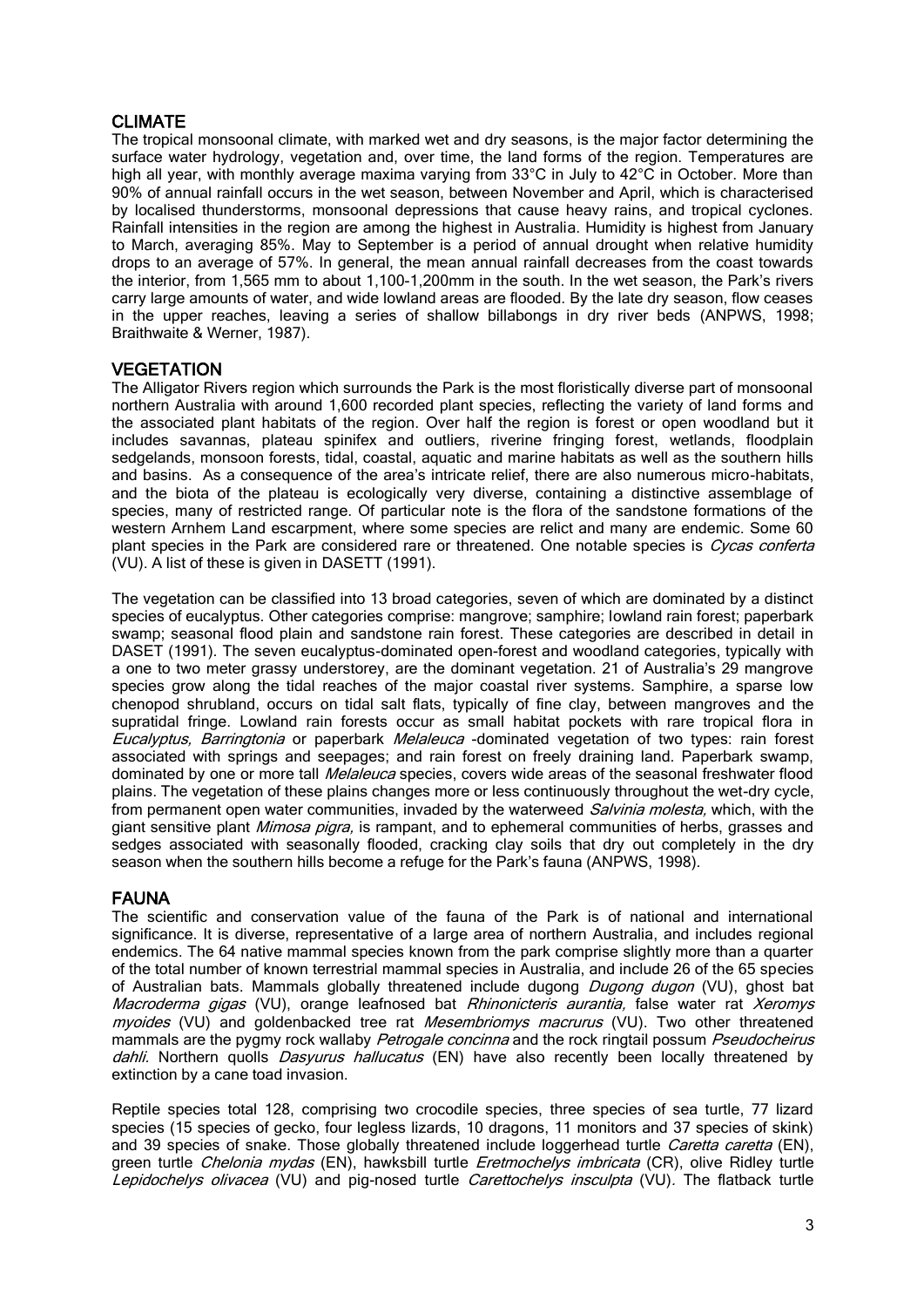Natator depressus is also found. There are two species of crocodile, saltwater Crocodylus porosus and freshwater *C. johnstoni*. 55 species of freshwater fish make the Park Australia's richest in these fish. Aquatic escarpment habitats are important dry season refuges for freshwater fish, including several species with restricted distributions. The extremely rich avifauna of 274 species includes 33% of those found in Australia, and in the autumn up to one million waterbirds of 60 species gather. Red goshawk Erythrotriorchis radiatus (VU), Gouldian finch Chloebia gouldiae (EN) and hooded parrot **Psephotus dissimilis occur within the region (DASETT, 1991).** 

The 1986 Plan of Management identified 3% of mammal species, 10% of birds, 9% of reptiles and 4% of amphibians occurring in the Park as having a small range, high habitat specificity and low population density, and should generally be considered rare. A further 21 notable species have since been identified on the basis of the species' rarity, restricted range, taxonomic interest, uncertain or declining range or substantial range extension. A list of species of particular conservation importance is given in ANPWS, (1998). The poisonous and invasive cane toad *Bufo marinus* began to encroach from further east in 2001 and is beginning to threaten local wildlife (Kemp, 2003).

# CONSERVATION VALUE

The Park is listed on the World Heritage List for both natural and cultural values. It covers almost the entire catchment of a major tropical monsoonal river system. With its large size, wide range of ecosystems, its habitats with rare and threatened biota, its beauty and ancient but living culture, it is recognised as Australia's most significant National Park. The numerous cave paintings, rock carvings and archaeological sites which record the skills and way of life of the region's inhabitants, are a unique artistic achievement, which provide an outstanding record of Aboriginal interaction with the environment over 50,000 years (ANPWS, 1998). The Park lies within a WWF Global 200 Eco-region, a WWF/IUCN Centre of Plant Diversity and in one of the world's Endemic Bird Areas. It also contains extensive Ramsar wetland sites.

# CULTURAL HERITAGE

Aboriginal people have occupied this landscape as travelling hunter-gatherers for 50,000 years, endowing it with sacred attributes which are still respected. Excavated sites have revealed evidence of the earliest human settlement in Australia, the world's oldest evidence of edge-ground axes and pieces of ochre used for painting 25,000 years old. The Park contains many sacred sites of religious significance, some 1,000 archaeological sites of Aboriginal culture and an estimated 15,000 rock art sites in a number of styles in richly decorated caves concentrated along the Arnhem Land escarpment, some dating back 18,000 years which record animal species no longer present (ANPWS, 1998; Gillespie, 1983). The overhung rock of Ubirr is a well known site of this art, to which men continued to add even in the 20<sup>th</sup> century. European discovery was by the Dutch in 1623 and 1644. British exploration reached the area in 1818 and 1824, and in 1880 there was a local gold rush (Pyers, 2002). Persecution and forced assimilation of the Aboriginal people followed until the constitutional referendum of 1967.

# LOCAL HUMAN POPULATION

The Park's Plan of Management refers to Australians of European origin by two terms from the main local languages: Balanda or Mam, and the Aboriginals, mainly of the Gundjeihmi/Mayali, Jawoyn and Kunwinjku tribes, as *Bininj* or *Mungguy*. The latter, approximately 500 people of about 16 clans, live in about ten locations in the park. These also include the Mirrar traditional owners and other Aboriginals with recognised social and traditional attachments to the area who may stay, and where necessary, establish new living areas and exercise their rights to traditional uses. This recognition of Aboriginal title to land dates back to a 1973 commission of enquiry into their land rights in the Northern Territory in relation to the lease on the Ranger uranium mine. The land is leased by the Aboriginal's Gagadju Association to the government.

In the 1970s, the Northern Land Council, on behalf of the region's aboriginal population, approved government mining leases at three sites with the potential for large export earnings plus earning royalties to aboriginal people. These sites were at Ranger and Jabiluka, 20 km north, in the northeast, and at Koongarra in the southern headwaters of the South Alligator River. The small industrial town of Jabiru within the Park was built by Energy Resources of Australia (ERA), now owned by the Rio Tinto Corporation, as a closed town to service the uranium mines. It has a population of about 1,480 and was to be limited, but the added incentive of tourism has created pressure to expand it (ANPWS, 1998). The local traditional owners of the land, the Mirrar, resent the mines' potential to pollute their land.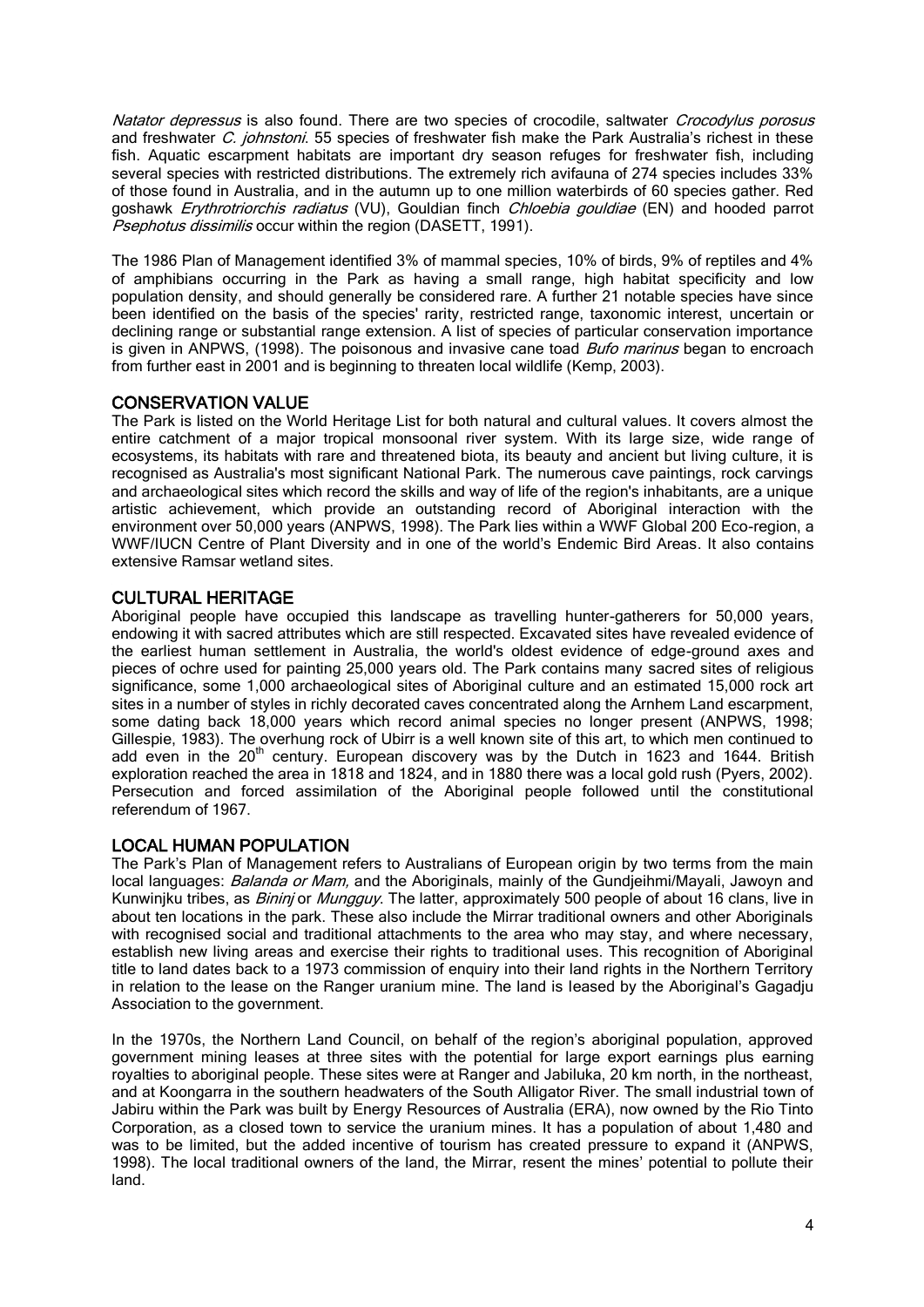# VISITORS AND VISITOR FACILITIES

Tourism in Kakadu is important to the region's economy and is a major management issue. There are as many foreign visitors as Australians, at least half of all visitors coming on organised tours. Numbers, estimated at 47,000 in 1982 and 169,517 in 2001, were said to be 250,000 in 2002 (Pyers, 2002). Since 1988 all commercial tours operating within the Park have been required to obtain the approval of the Park Director (DASET, 1991). There are two visitor centres. Many people are attracted by the Aboriginal culture and art on which talks are regularly given. A range of accommodation is available within the Park and there are a number of camp sites and picnic areas. A number of airstrips suitable for light planes are available both inside and outside the Park. (ANPWS, 1998).

# SCIENTIFIC RESEARCH AND FACILITIES

Research, surveys, monitoring and rehabilitation programs in the Park have focused on both the natural and cultural heritages: on wildlife, vegetation, water quality, fire, problem weeds and feral animals; rock art and archaeological sites, Aboriginal knowledge, oral history, use of plants and satisfaction as residents; visitor use and impacts; and Park information systems. The establishment of a 'Keeping Place' for Aboriginal artefacts returned from museums, some of ritual importance, is being researched. Monitoring is still discovering new species, and mapping of the plant communities most vulnerable to fire is also important. Research in the Park is carried out by ANPWS and the Commonwealth Scientific & Industrial Research Organisation (CSIRO) though this no longer runs the 67,000 ha Kapalga Research Station, a major centre for studying the wet/dry tropics of Northern Australia. The Office of the Supervising Scientist also operates a research station in the Park, monitoring especially pollution. Research projects funded by ANPWS are listed in the Plan of Management (ANPWS, 1998).

### MANAGEMENT

In 1993 the Native Title Act recognised that native title could coexist with other rights on the same land. In 2000 the Environmental Protection and Biodiversity Conservation Act recognised the role of Aboriginal sustainable practices. The result in Kakadu has been the acceptance of the local people as participants in the governing process through five associations and their representatives

The National Parks and Wildlife Service is well aware that Kakadu's unusual status as a cultural as well as a natural heritage site rests on its ancient Aboriginal culture which is therefore respected within the Park. The management of the Park is overseen by the Director of National Parks and Wildlife and the Kakadu Board of Management, established in 1989, and carried out by staff of the Parks and Wildlife Service with officers seconded from the Conservation Commission of the Northern Territory and the Northern Land Council (NLS). Ten of the fourteen members of the Kakadu Board of Management are Aboriginal people nominated by the traditional owners of Park lands, to ensure that the Service is aware of Aboriginal perspectives on park planning and management, and expects them to participate in them. The native communities' interest in having their land managed with and by the Park Service is to preserve it in the face of outside and competing pressures. This regime of joint management is an admired model both at home and abroad, though publicly challenged for its limits on tourism by the Northern Territory government (ANPWS, 1998).

The Park's fourth five year Plan of Management started in 1997, continuing the consolidation of the Park management, with increased programs for monitoring its resources (DASETT, 1993). The Park is divided into four zones of increasing sensitivity with appropriate policies for each. Site-specific plans for a number of visitor destinations in the Park provide for their responsible management. Active management ensures that minimal damage is caused by weeds, feral animals, fire, tourism and other human uses such as mining, especially in the southeast, and over 500 roadside gravel extraction pits which are being rehabilitated. Weed control continues with a successful Mimosa pigra control program. The Commonwealth Government also supports a program outside the Park to prevent invasion from nearby infestations. Management of *Salvinia molesta* is high priority. There has been a program to eradicate introduced feral, water buffalo as part of the national brucellosis and tuberculosis eradication programme. The remaining animals are tracked using 'Judas cows' carrying transmitter collars (DASETT, 1993). The effects of mining are monitored, but not regulated, by the Office of the Supervising Scientist.

### MANAGEMENT CONSTRAINTS

The main past cause of natural environmental degradation has been the water buffalo, which damaged the native vegetation and caused erosion. However, these have been reduced from 20,000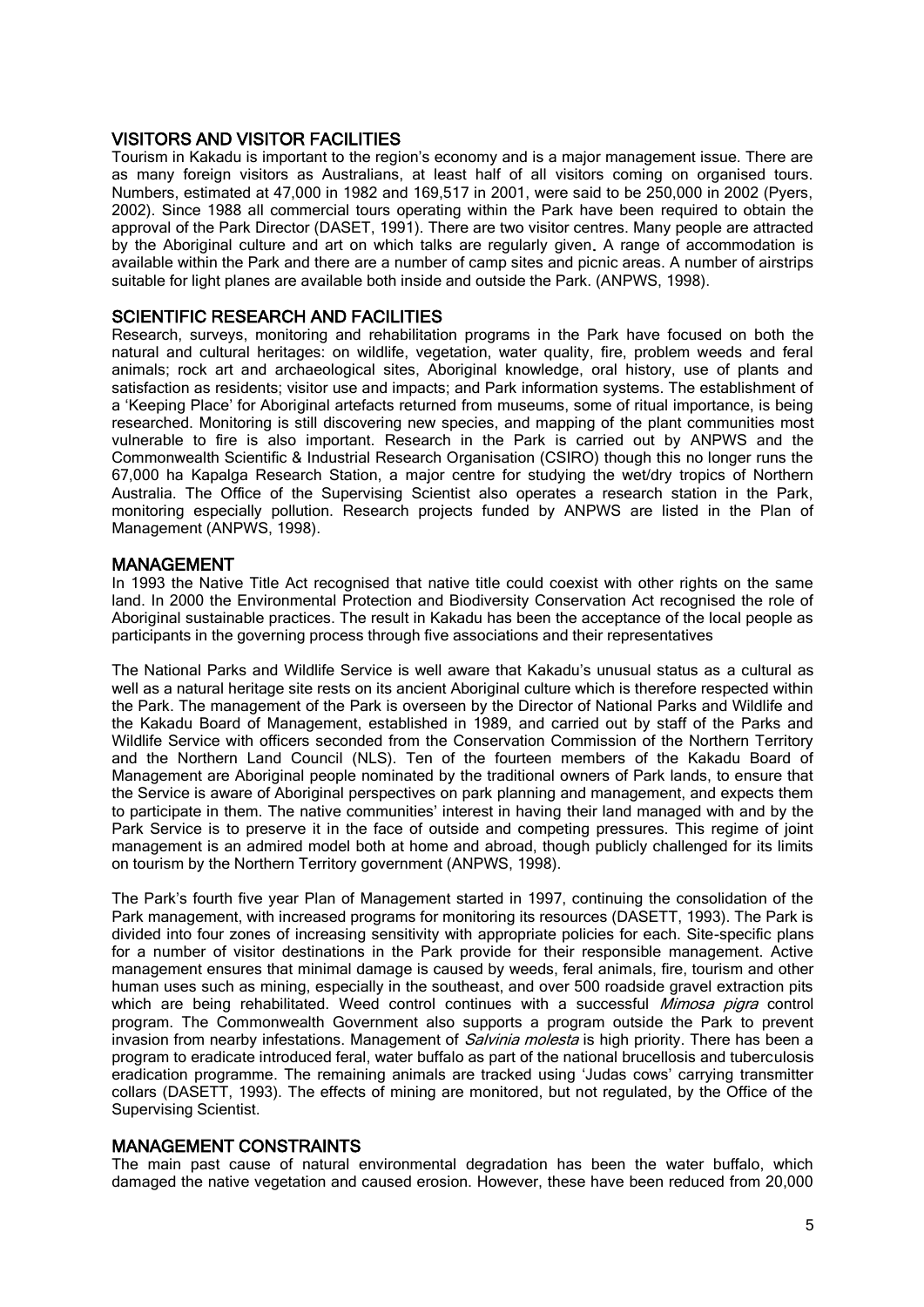in 1988 to less than 250 and this population is being controlled. Feral pigs, horses and donkeys are also targeted. Combating infestation by the poisonous cane toad has recently become necessary (Pyers, 2002). Their effect on the local wildlife is so severe that the Park authorities may translocate quolls to an offshore island to save them (UNESCO, 2005). Since their successful protection, the saltwater crocodiles have multiplied to some 5,000 in number and become very bold, attacking boats and swimmers. Park officials have had to begun protecting tourists from them. The two weeds, giant sensitive plant *Mimosa pigra* and the waterweed *Salvinia molesta*, are currently of great concern because they can easily come to dominate wetland areas (DASET, 1991). Much effort have been made to eradicate *Mimosa pigra* since it first appeared in the Park in 1984, by a full-time team of six staff, using manual and herbicidal techniques (Braithwaite et al., 1989). As a consequence, Kakadu, with no untreated occurrences of adult plants known in the Park, is one of the few estuarine river systems in the Northern Territory that is effectively free of the weed, but there is a constant threat of re-infestation. *Salvinia molesta* infestation has been so severe that biological control, using the Salvinia weevil Cyrtobagous salvinae and mechanical harvesting, have been attempted, and in 1989 the Magela Creek system in the north-east of the Park was quarantined. A number of other weeds also cause concern and are subject to control programmes.

Fire, although a major threat in the dry season, is an integral part of Australian ecosystems. Since 1979, a return to the traditional Aboriginal fire regime has been an objective of fire management. This creates a mosaic of burnt and unburnt patches which protects the area from the destructive hot fires used by European pastoralists. This is important in the traditional floodplain hunting areas of the natives who have tended to be excluded from consultation in the past. Research and monitoring of the effects of fire in the Park has been a continuing priority, especially to prevent it spreading outside the Park. Rock art is most seriously damaged by water flowing over the rock and by feral animals. These sites are also damaged by vegetation, termites, wasp nests, and vandalism by visitors, although the last is rare (ANPWS, 1998).

Leases for working three uranium mines within the area of the Park were granted in the 1970s, before the National Park was proclaimed. These have proved especially contentious. The Ranger mine in an enclave within the Park, has been worked open-cut since 1981, the land having been ceded to the company by the Northern Land Council acting on behalf of the local tribes in 1982, and the mining rights were transferred to the company in 1991. However, the mine had a long record of toxic spills into its surroundings. In 1997, as work on the Ranger mine diminished, Energy Resources of Australia (ERA) started construction in a second enclave of an underground uranium mine with a surface mill at the Jabiluka uranium lease, to start operating in 2001. A resulting movement by UNESCO and NGOs to designate Kakadu an endangered site (Wilderness Society, 1998) prompted a 1999 government campaign, supported by UK and US opinion, to oppose this designation since the native rights had been legally ceded (Environment Australia, 1999; Brown, 2003). The Office of the Supervising Scientist stated in 2000 that the mine would pose negligible effects on the area's health and ecology.

Concerns were then voiced over the effects of the mine on Aboriginal cultural sites: a proposed haul road would cross an Aboriginal sacred site and over 200 similar sites exist within the lease area, including burial sites, creation sites, living areas and art (UNESCO, 1998). Work on Jabiluka was postponed to allow for an investigation of the effects on the culture (UNESCO, 2000). In 2002 a cultural heritage management workshop on this issue was held by ICOMOS Australia with the Gundjemi Aboriginal Corporation and Environment Australia (UNESCO, 2002). In 2003 IUCN and UNESCO called for more effective management of the mines, with monitoring and oversight by an independent scientist, with continued involvement of the traditional landowners affected. In addition clearer definition of responsibilities, better communication between all parties and above all, active support from the State Party, were considered necessary to avoid the site being listed as endangered

The local Aborigines, particularly the Mirrar, have for years been strongly critical of both mines, fearing the destruction of their ancestral landscape, and have constantly opposed the government's support for them. Their main concerns were for the effects on the area's water, ecology and people of radioactive pollution from mine tailings incorrectly stored at the Ranger mine, from uranium ore stockpiled in the open at Jabiluka and from continued leaks of contaminated water into local streams. There were serious concerns about the standard of management by the Ranger mine operator and the lack of reporting and information about breaches; also about the lack of baseline data on the effects of the mines on rare or endangered species. In early 2002 there were four breaches by ERA, which led to heavy contamination by uranium waste, not immediately reported, of a creek used by local people.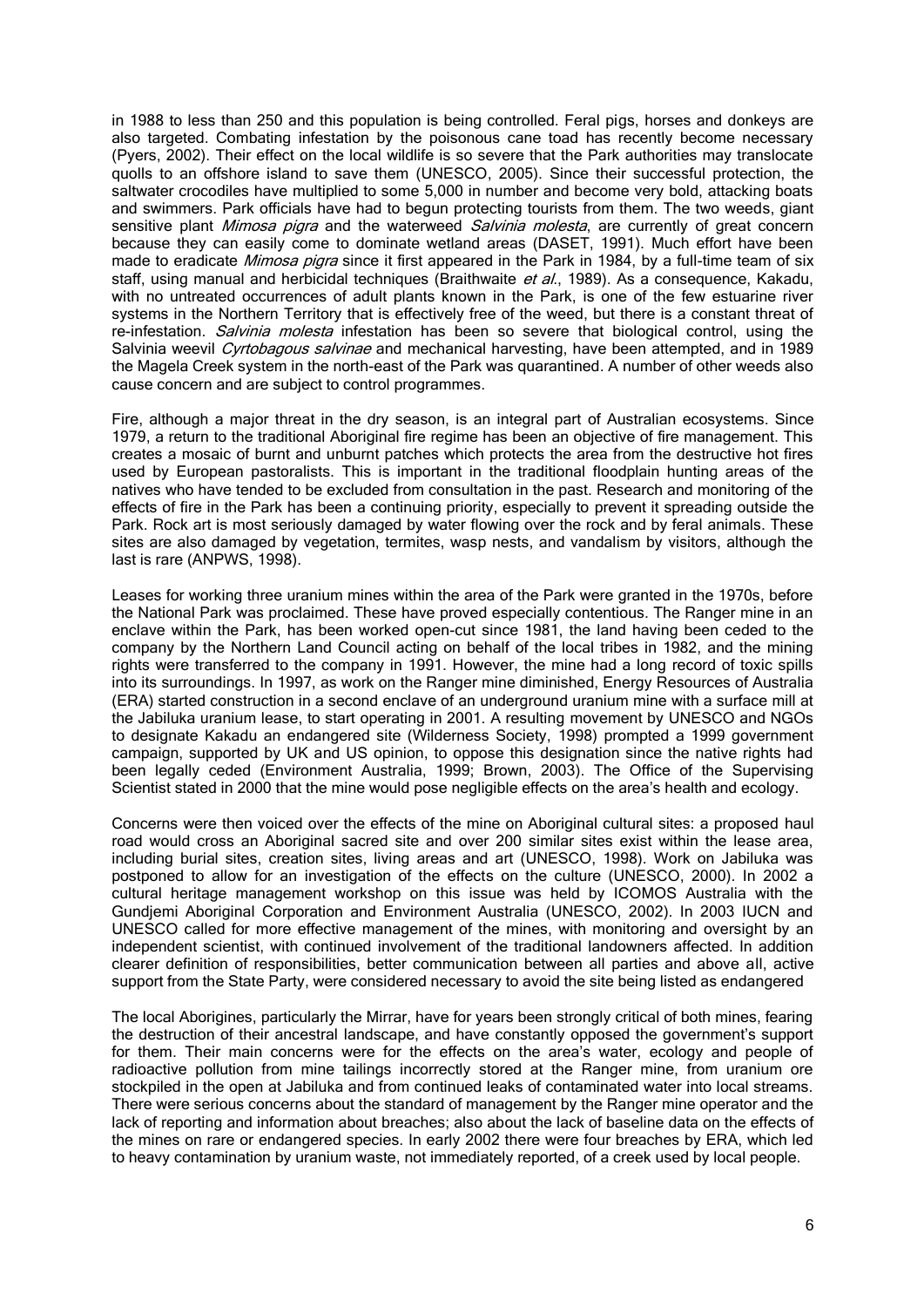In 2003 the Federal government proposed amended guidelines to permit development within World Heritage sites. But even before this, pressured by international attention concerning aboriginal rights and reduced world prices for uranium, ERA had decided to backfill and clean up the uranium stockpile. In 2003 the company made a commitment to the Gundjehmi Aboriginal Corporation not to mine Jabiluka without the agreement of the Mirrar and put the mine into long-term care and maintenance. Three releases of contaminated water in 2004 from the Ranger mine again alerted conservationist pressure – between 1982 and 2004 over 120 incidents had been recorded (Murdoch, 2004) and it was temporarily closed. In March a uranium mine spillage led the Northern Territory government to charge ERA for negligence. In late 2004 the aboriginal owners gained the right to veto the future development of uranium mining in the Park. The Northern Land Council acting on their behalf, voted unanimously to ratify this agreement with Rio Tinto/ERA, subject to review every four years (ERA, 2004).

# **STAFF**

Approximately 70 staff are employed, including scientists, plus 41 Aboriginal rangers, seasonal rangers, and support staff. Two staff are employed full-time to plan and supervise research and management of the cultural resources (Environment Australia, 2003; DASETT, 1991).

# BUDGET

The Australian government made an annual allocation for Park operations and capital works. In 1990- 1 about A\$6.7 million (US\$ 5.1 million) was allocated to the Office monitoring the effects of mining operations. For years, CSIRO spent over A\$1 million on research in Kakadu each year (DASETT, 1991) In 2001-2002 about A\$5.8 million (US\$3 million) was allocated by the Commonwealth government for Park operations. Lease payments are generated from park use fees to the Northern Land Council: royalties of about A\$5million a year are paid by the government to the Gagadju Association (Pyers, 2002; Environment Australia, 2003).

# LOCAL ADDRESSES

The Director, Australian National Parks and Wildlife Service, Department of the Environment, Sports and Territories, GPO Box 787, Canberra, ACT 2601. Australia

The Director, Australian Nature Conservation Agency, GPO Box 636, Canberra, ACT 2601, Australia

The Director, Conservation Commission of the Northern Territory, POB 496, Palmerston, N.T., Australia

# **REFERENCES**

The principal source for the above information was the original nomination for World Heritage status.

ANPWS (1990). Kakadu National Park Teachers Resource Kit, Australian National Parks and Wildlife Service, Canberra.

--------- (1998). *Kakadu National Park Plan of Management*. Australian National Parks and Wildlife Service, Jabiru, NT. 171 pp.

Aplin, G. (2004). Kakadu National Park World Heritage site: deconstructing the debate, 1997-2003. Australian Geographical Studies, 42 (2)152-174.

Beltran, J. (ed.) (2000). Indigenous and Traditional Peoples and Protected Areas: Principles, Guidelines and Case Studies. IUCN, Gland, Switzerland & Cambridge, UK.

Berndt, R. & Berndt, C. (1988). The World of the First Australians, Australian Institute of Aboriginal Studies, Canberra.

Braithwaite, R. (ed.) (1985). The Kakadu Fauna Survey: An Ecological Survey of Kakadu National Park, unpub. report to Australian National Parks and Wildlife Service, Canberra.

---------- & Werner, P. (1987). The biological value of Kakadu National Park. Search 18: 296-301.

--- & Roberts, S. (1995). Between Bining and Balanda: Aboriginal burning and conservation management in Kakadu National Park, Tropical Australia, Wildfire 29.

Breedon, S. & Wright, B (1989). Kakadu Looking after the Country - The Gagudju Way, Schuster, Sydney.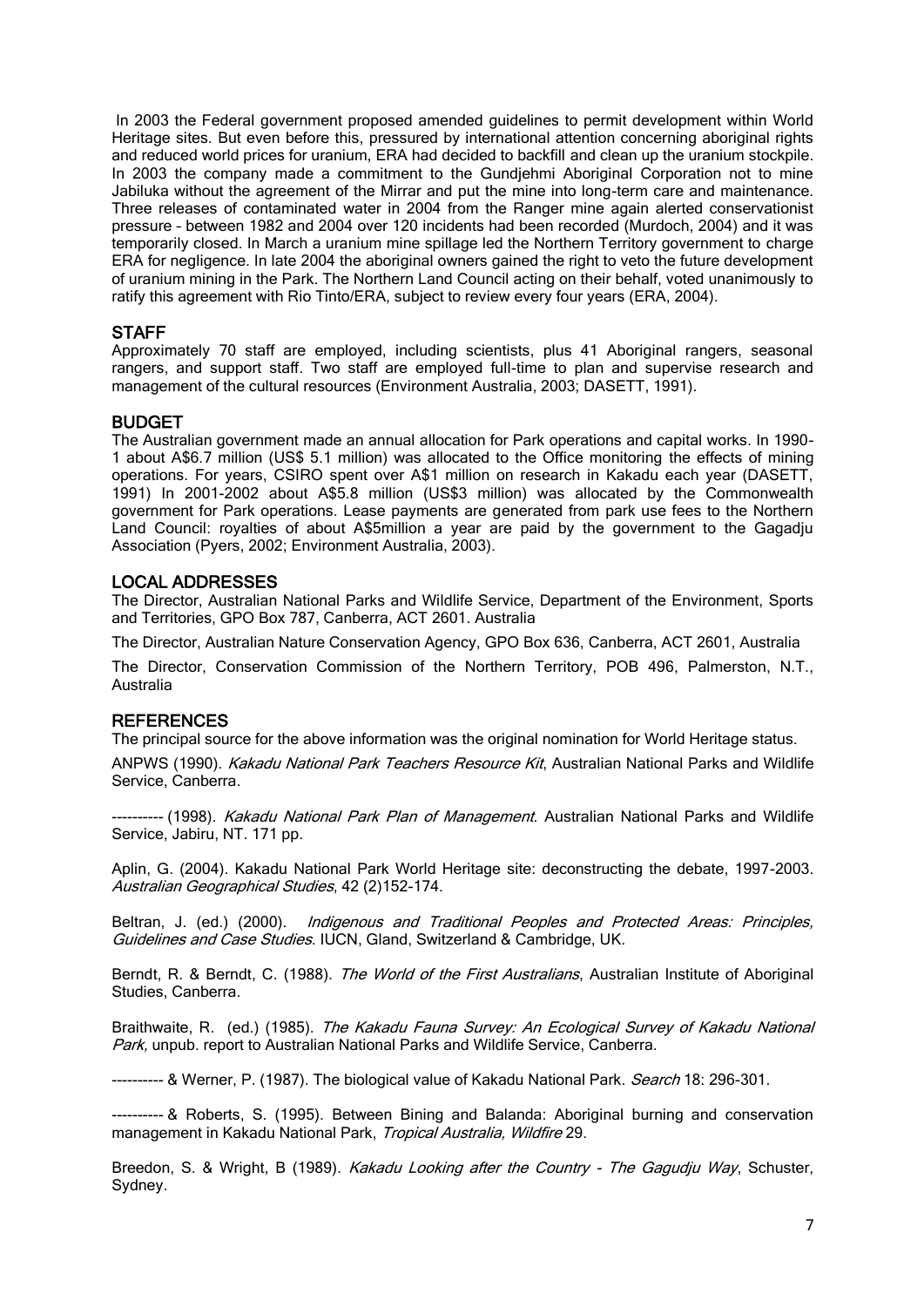Brown, P. (2003). Britain backs plan to weaken heritage sites. Guardian, London.

Chaloupka, G. (1993). Journey in Time: The World's Longest Continuing Art Tradition, Reed, Australia.

Commonwealth of Australia (1997). Kakadu National Park Plan of Management 1997. 153 pp.

Cowie, I. & Werner, P. (1993). Alien plant species invasive in Kakadu National Park, tropical northern Australia. Biological Conservation 63(2): 127-135.

DASETT (1991). Nomination of Kakadu National Park by the Government of Australia for Inscription in the World Heritage List. Prepared by the Australian National Parks & Wildlife Service, Dep't of the Arts, Sport, Environment, Tourism & Territories. 157 pp.

--------- (1993). Australia's World Heritage Properties 1991-1992, Monitoring Report. Department of the Arts, Sport, the Environment and Territories.

Edwards, R. (1978). Aboriginal rock art of the Kakadu National Park. Habitat 6.

Energy Resources of Australia (ERA) (2004). Jabiluka Uranium Mining Project (Northern Territory, Australia). November.

Environment Australia (1999). Australia's Kakadu: Protecting World Heritage. Commonwealth Department of Environment and Heritage, Canberra.

Environment Australia/Kakadu National Park & Management (2003). State of the World Heritage in the Asia-Pacific Region. Australia. Kakadu National Park Report to the UNESCO World Heritage Committee, Paris.

Gillespie, D. (1983). The Rock Art Sites of Kakadu National Park - Some Preliminary Research Findings for their Conservation and Management.. ANPWS. Special Publication, No.10. 216 pp.

Hill, M. & Press, A. (1994). Kakadu National Park: An Australian experience in comanagement, in Western, D. & Wright, M., (eds), Natural Connections: Perspectives in Community-based Conservation, Island Press, Washington DC, 135-137.

COMOS (1992). Evaluation Report to the Nomination of Kakadu National Park, unpub. report.

IUCN (2003). Report on the State of Conservation of Natural and Mixed Sites Inscribed on the World Heritage List. Gland, Switzerland.

-------- (2004). IUCN Red List of Threatened Animals. IUCN, Gland, Switzerland / Cambridge, UK.

Kemp, D. (2003). Commonwealth Acts to Save Kakadu Quolls, Find Scientific Solution to Cane Toads. Ministry for the Environment and Heritage, Canberra.

Law Reform Commission (1986). The Recognition of Aboriginal Customary Laws, Report No. 31.

Lewis, H. (1989). Ecological and technical knowledge of fire: aborigines versus park rangers in Northern Australia, American Anthropologist, 91:940-961.

Neidjie, B., Davies, S. & Fox, A. (1985). Kakadu Man. Bill Neidjie, Mybrood, Queanbeyan, Australia.

Miles, G. (1988). Wildlife of Kakadu, Barker Souvenirs, Alice Springs.

Morris, I. (1996). Kakadu National Park Australia, Steve Parish Publishing.

Murdoch, L. (2004). Spill disrupts Ranger Mine amid closure threats. The Age, Darwin.

Pyers, G. (2002). World Heritage in Australia. Kakadu. Heinemann, Melbourne.